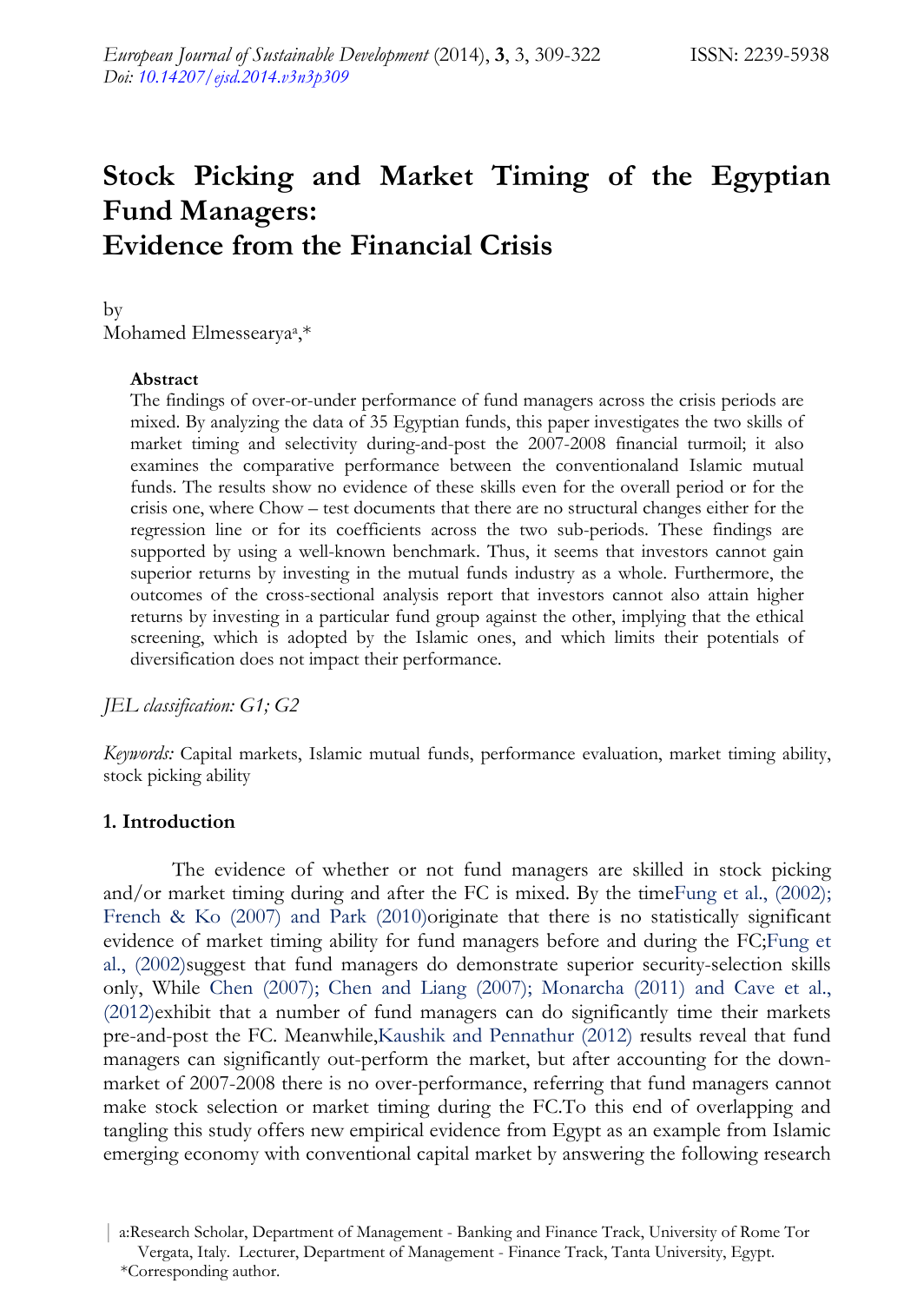questions: Do the Egyptian fund managers make security selection and/or market timing during and after the crisis period? Are there any significant differences between the performance of (CMFs) and their Islamic counterparts? Despite the fact that manager skills has received a great attention of scholars who are interested in the mutual funds' performance, little has devoted his investigations towards emerging economics, especially these of the Middle East, where the markets are less saturated and more accepting of new brands, (Marketing Week, 2012). Hence, it is important to extend the recent literature with evidence from the Egyptian emerging economy and open up new horizons for the international companies especially these, which present the financial intermediation services. Towards this point, this study investigates a sample of 35 diversified mutual funds, divided into two groups: conventional and Islamic by employing two market indexes across two sub-periods: 'the financial crisis period' and covers the two years of 2007-2008 and 'the Post-Crisis period' which holds between 2009 and the mid of 2012 in order to explore the funds' performance over the whole period, and to test the impact of the financial turmoil on the funds access returns, and results of the overall period, in addition to revealing the performance differences between conventional and Islamic mutual funds during the same period. The reminder of this paper is organized as follow. Section 2 presents a brief literature review. Section 3 displays the methodology, data sources, while the empirical tests' results are presented in Section 4 and the conclusions follow in Section 5.

#### **2. Related literature and empirical hypotheses**

# **2.1. Conventional Mutual Funds (CMFs)' performance across the crisis period in developed and emerging economies**

Since the mid-sixties and yet, several studies with several approaches have been used in the literature for measuring how fund managers are skilled in timing their markets and selecting their assets,but the findings are mixed and inconclusive as to whether those managers perform better or worse during-and-post periods of financial turmoil. By the timeKaushik and Pennathur (2012)in US,Keith et al., (2008)in the British economy,Yang-pin etal., (2012)internationally, George et al., (1998)in Canada, Yue-Cheong and Louis (2003)U.S-based Asian, Phaniswara and Mallikarjuna (2009)in India,Craig and Micael (1997)in South Africa,Roberto et al., (2001) in Italy, Amporn and Yosawee (2011)in Thailand,Sit and Manuel (2011)in Philippine,Murhadi (2010)in Indonesia, Reza et al., (2011)in Iran, Shazia et al., (2010)in Pakistan,and Samira and Slaheddine (2011)in Tunis.Find no evidence on the managers' skills of market timing and selectivity; they document that the majority of funds with positive abnormal performance can be attributed to good luck, not only this, but it is extremely difficult expost to isolate these funds, even when they have a long data history. Furthermore, once when accounting for the drop-market conditions of (2007-2008)the coefficient of the downturn dummy variable is negative and highly significant. Hubner et al., (2012)in the U.S, Heaney et al., (2007)in Australia,Evangelos (2009)in Turkey, and Beehary et al., (2009)in Mauritian refer to the existence of the market timing capability between the managers, even if it was slightly weak especially during the turbulent periods like this of (2007-2008), and that there have been considerable periods of time when the individual international funds rolling alphas suggests that the funds out-perform the intended index after adjustment for risk. Shortly, given that the majority of the practical investigations that took place so far have resulted in negative outcomes, it is expected that any trial for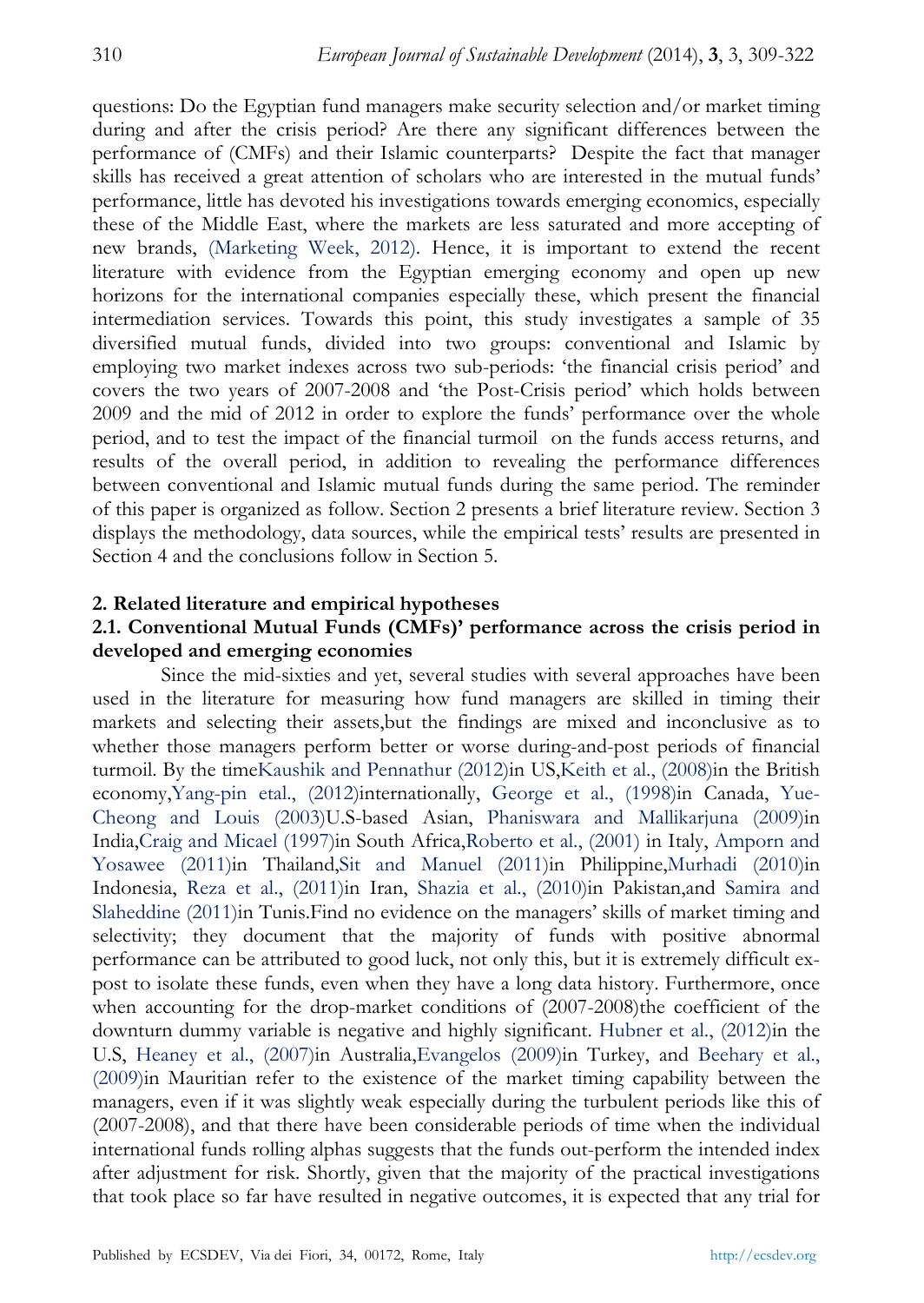judging the Egyptian fund managers capabilities across the crisis period will also involve the same negative results. To summarize, the formal specification of the first hypothesis is the following:

*Hypothesis 1 (H1): the Egyptian fund managers have not significant selectivity and/or market timing skills within-and-after periods of financial turmoil.* 

# **2.2. Islamic Mutual Funds (IMFs)Performance over the crisis period in different economics**

Islamic mutual funds are running based on Islam principles, under which business and trade activities that generate fair and legitimate profit arepermissible,interest-based transactions are prohibited(Bakri. et al., 2012), while the schemes of risk and profit-sharing and partnership is the base (Christian and Sebastian, 2012). Hereafter, they distinguish themselves from conventional funds by the type of the ethical screening they apply,where, they screen out stocks of companies engaged in making money from alcohol, tobacco, gambling, pornography, pork processing, entertainment and all other such activities that violates Muslim ethical values in terms of usury. They also avoid stocks of companies that use the leverage in their equity structure (Dawood, 2013), inaddition to investments in preferred stocks and bonds, since both promise a fixed rate of return and grant no voting rights (Naughton and Naughton, 2000). But, it seems that these unique features of IMFs are a double edged weapon, where some academics suppose that this crisis would not have occurred under an Islamic financial system, because most, if not all, of its causes are not allowed under guidance and rules of Shari'a (Hassan and Kayed, 2010), meanwhile,some other researchers suggest that their ethical screenings, which limit its potential of diversification will also limit its potential for financial growth (Abul Hassan. et al., 2005).

Unfortunately, the proof of Islamic finance resilience against the FC compared to the conventional one, and the negative impact of their ethical screening on their financial performance is assorted too. The results of applied researches that verified this instance are completely incompatible, whereas, in regard to the first assumption of Islamic finance reliability against the FC, Miranti & Ilham (2012)in Indonesia and Malaysia,Nafis Alam (2010)in the European market,NafisAlam (2013)in UK, Dawood (2013)inSaudi Arabian, show that the risk-return relationship of IMFs is relatively stable as compared with asset allocation strategy, which means that the portfolio of Shari'ah Compliant equities outperforms this of the CMFs. Secondly, in respect to the impact of ethical screenings and values of IMFs and SRIFs on their financial performance, the findings were also tangled. Where, in US,Luis et al., (2011) show that the "Negative Screens" and "Religious" portfolios show a significant and negative stock-picking ability, while Abul Hassan, et al., 2005 in US, too, and Stefano & Stefano (2009)in Italy document that the assumption thatexpected returns of Islamic screened portfolios being lower than this of conventional portfolios is completely rejected.Briefly, because the performance differences between IMFs and CMFs were not always significant for the results of the studies that conducted in other Islamic economics, it is also expected to be the same when verifying it in the Egyptian stock market.Thus, the formal specification of the second hypothesis is as follows:

*Hypothesis 2 (H2): Within the Egyptian economy, the Islamic mutual funds' performance does not significantly differ from the conventional mutual funds'performance.*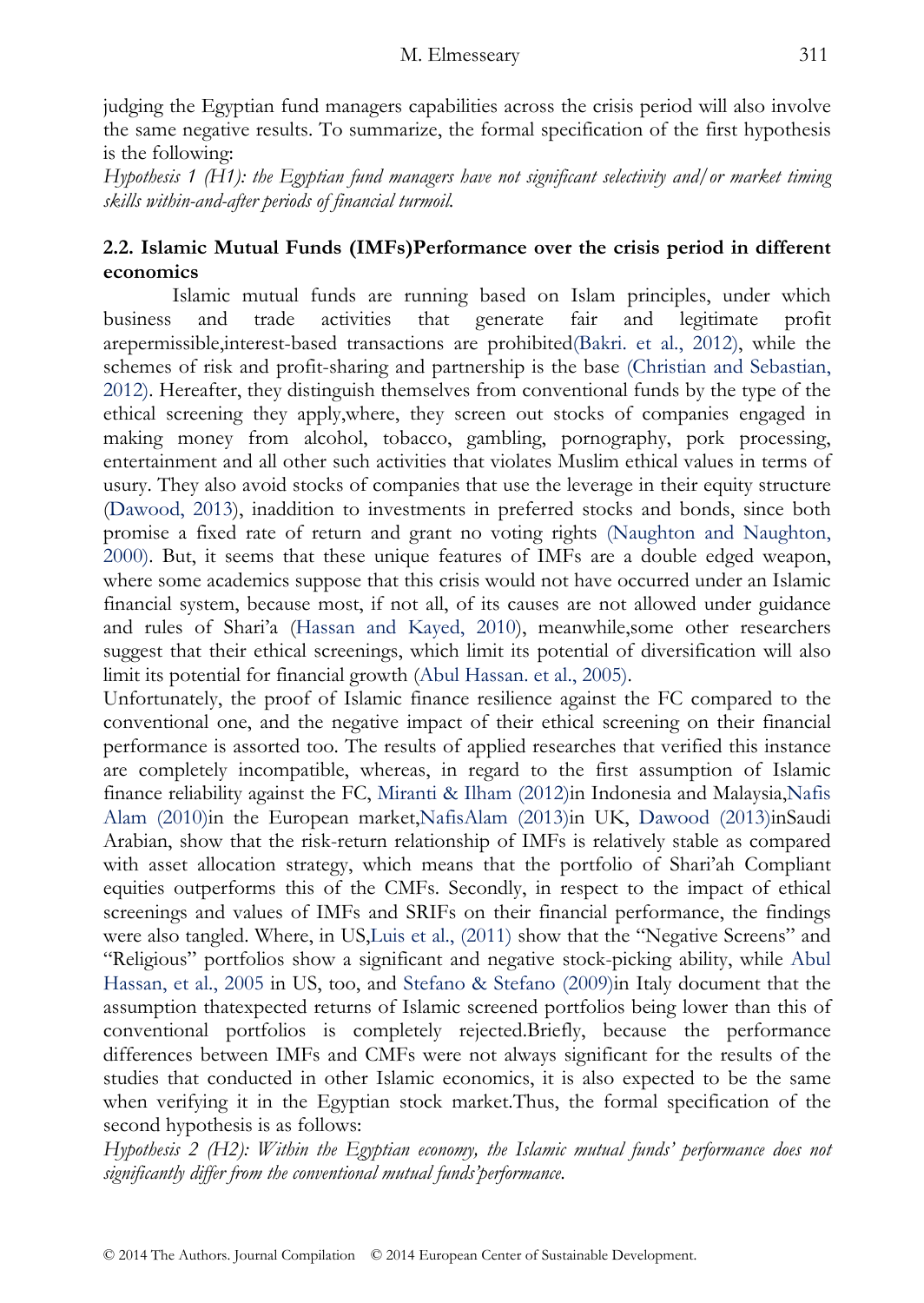# **3. Methodology**

# **3.1. Sample selection**

The empirical analysis of this work conducts by investigating a sample of 35 diversified Egyptian mutual funds for the period between 31/12/2006 and 30/06/2012. However, since some academics refer that the market down-turn period of the global FC was confined between the two years of 2007 and 2008 (David H. and Pedro, 2012), it is proper to divide the overall period into two sub-periods: the former is termed as 'the financial crisis period' and covers the two years of 2007-2008 and the latter as 'the Post-Crisis period', it holds for the last 3.5 years from  $1/1/2009$  to  $30/6/2012$ . This choice is mainly attributed to two main reasons. The first one is to verify the validity of the FC supposition in the Egyptian stock market. While the second reason is that this subdivision enables us making the required comparison between the results of the two periods when investigating the impact of the FC on funds' performance, which is a key purpose for this study. For verifying the impact of the FC on the Egyptian stock markets we run Chow-Test (Chow, 1960),to explore how the regression line and coefficients are stable across the two sub-periods by using  $F -$  Ratio. Meanwhile, to test the impact of the FC on the funds' performance we insert a dummy variable to take one for each moth of the first sub-period and zero otherwise, then re-estimate the regression coefficients as a vigorous check.Concurrently, in order tocompile the investigated sample, and to run the proper comparison, the following criteria have been used. First, the sample was restricted to diversified funds that were publicly traded as of June 2012, and guided by the EgyptianCapital Market Authority (ECMA). This results in 87 diversified funds. Second, the sample has been restricted to funds that their life-time exceeds five years by the end of June 2012 in order to keep the funds that witnessed the FC; this also results in 35 diversified funds. Third, for exploring thefund managers' capabilities of selectivity and market timing, a database has been constructed for the selected sample, while all returns are calculated from monthly net asset value (NAV) of funds resulting in returns that are inclusive of any distributions. Fourth, as the standard procedures in mutual funds research requires covering 36 monthly observations at least(Elton, Gruber and Green, 2007), this study covers more than five years (65 monthly observations) for assuring the accuracy of data. Fifth, for improving the comparability, funds are divided into two subcategories: the first one is the conventional funds, while the second category is the Islamic ones. Finally, given the fact thatIMFs investments are subject to Shari'ah constraints, and that their holdings are more concentrated on equities only (Dawood, 2013); it might be proper to compares the performance of IMFs against its equity CMFs counterpart alone when testing the second hypothesis, and to useIslamic benchmark indexesfor explaining the return variation of IMFs compared to the conventional indexes. But since there are no Islamic indexes for the Egyptian stock market, this study conducts by using EGX30index. It also uses the return of 3-monthsEgyptian treasurybill as the risk free rate. Accordingly, Panel A of Table 1 summarizes the sample selection process, while Panel B: displays the selected sample.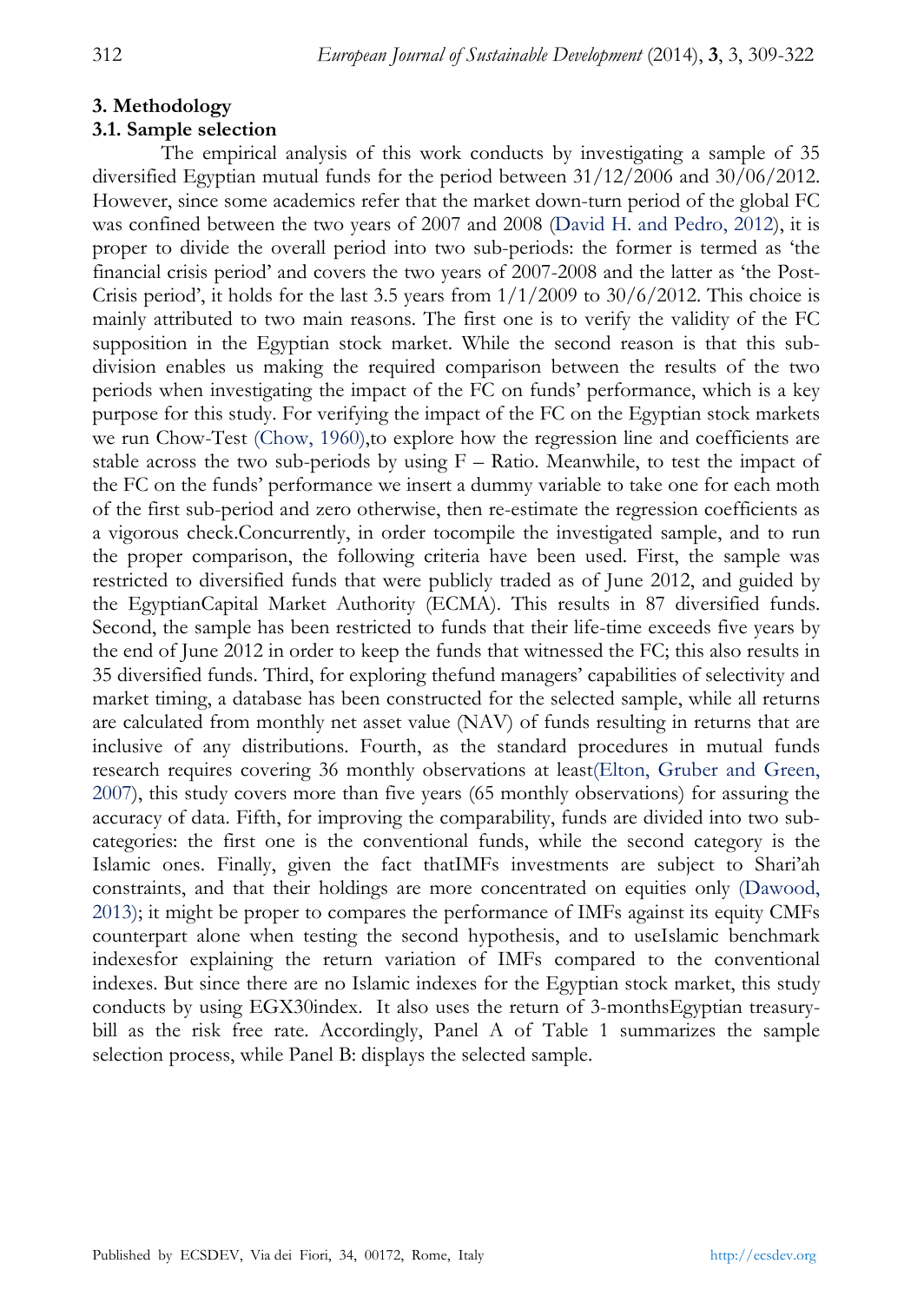# **Table 1** Panel A: sample selection

|                                                               | N. of funds | Remaining |
|---------------------------------------------------------------|-------------|-----------|
|                                                               | dropped     | funds     |
| Population of mutual funds                                    |             | 87        |
| Less<br>Funds which didn't witness the beginning of the<br>FC | 52          |           |
| Final Sample                                                  |             | 35        |

Panel B: selected funds

| Catego | N              |                                             |                                            | Fund            | Incept<br>ion    |  |
|--------|----------------|---------------------------------------------|--------------------------------------------|-----------------|------------------|--|
| ry     | $\mathbf{o}$   | <b>Fund Manager</b>                         | <b>Fund Name</b>                           | Type            | date<br>$Oct-94$ |  |
|        | 1              |                                             | Credit Agricole Egypt I                    |                 | Dec-94           |  |
|        | $\overline{c}$ |                                             | Bank of Alexandria I                       |                 |                  |  |
|        | 3              | Hermes Funds Management                     | Banque du Caire                            |                 | $Nov-95$         |  |
|        | 4              |                                             | Credit Agricole Egypt II                   |                 | Apr-97           |  |
|        | 5              |                                             | Egyptian Gulf Bank                         |                 | May-97           |  |
|        | 6              |                                             | Export Development Bank I (Al-<br>Khabeer) |                 | Oct-96           |  |
|        | 7              |                                             | Suez Canal Bank I                          | <b>Equity</b>   | Dec-96           |  |
|        | 8              | <b>HC</b> Securities                        | Banque Misr III                            |                 | Dec-97           |  |
|        | 9              |                                             | Misr Iran Development Bank I               |                 | Jul-98           |  |
|        | 10             |                                             | National Bank of Egypt III                 |                 | Aug- $05$        |  |
|        | 11             | Arab<br>African<br>Investment<br>Management | Shield Fund                                |                 |                  |  |
|        | 12             | Prime Investment                            | Arab Misr Insurance Group                  |                 | Aug-95           |  |
|        | 13             | C I Asset Management                        | Commercial International Bank II           |                 | Apr-06           |  |
|        | 14             | Concord<br>International<br>Investments     | Banque Misr II                             |                 | Sep-95           |  |
| Conve  |                |                                             |                                            |                 | $Jul-05$         |  |
| ntionl | 15             | <b>HC</b> Securities                        | Misr Iran Development Bank II              |                 |                  |  |
|        | 16             | C I Asset Management                        | Commercial International Bank I<br>(Osoul) |                 | Apr-05           |  |
|        | 17             | EFG-Hermes                                  | Bank of Alexandria II                      | Fixed<br>Income | May-06           |  |
|        | 18             | EFG-Hermes                                  | National Societe Generale Bank             |                 | $Oct-06$         |  |
|        | 19             | Egyptian Fund Management<br>Group           | Credit Agricole Egypt III                  |                 | Jun-99           |  |
|        | 20             | Delta Rasmala                               | Export Development Bank II                 |                 | $Nov-06$         |  |
|        | 21             |                                             | National Bank of Egypt I                   |                 | Sep-94           |  |
|        | 22             | Al Ahly Funds Management                    | National Bank of Egypt II                  |                 | $Oct-95$         |  |
|        | 23             |                                             | National Bank of Egypt IV                  | Balance<br>d    | $Jul-06$         |  |
|        | 24             | Concord<br>International<br>Investments     | Banque Misr I                              |                 | Feb-95           |  |
|        | 25             | Hermes Funds Management                     | Al Watany Bank of Egypt                    |                 | Aug-06           |  |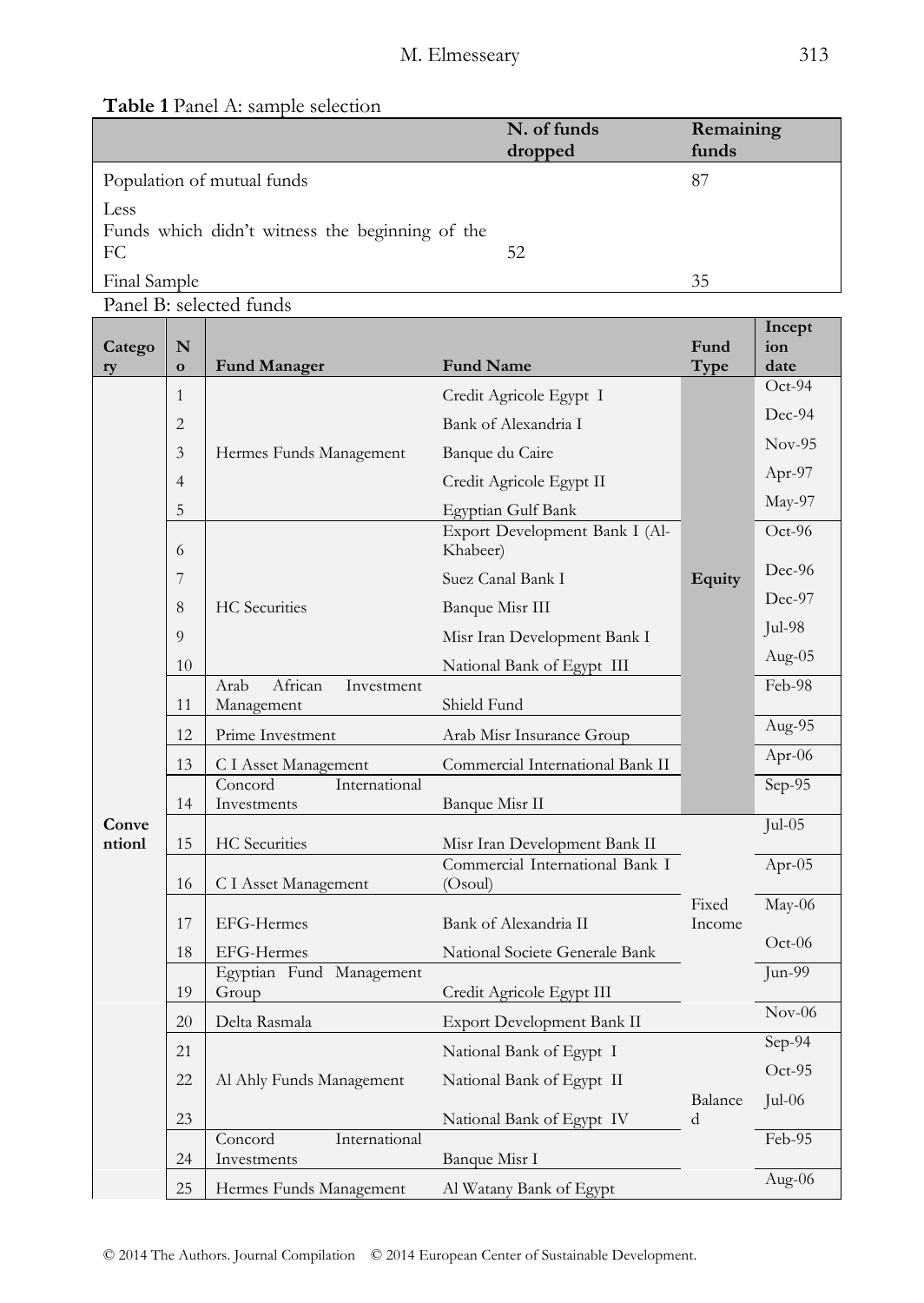|             | 26 | Prime Investment            | Arab Land Direct               |              | $Feb-00$        |
|-------------|----|-----------------------------|--------------------------------|--------------|-----------------|
|             |    | Egyptian<br>&<br>Investment |                                | Closed       | Jan-97          |
|             | 27 | Finance Co.                 | Orient Trust                   | End          |                 |
|             |    | Al Ahly Development<br>&    |                                |              | Jul-99          |
|             | 28 | Investment                  | Misr Direct Investment Fund    |              |                 |
|             | 29 |                             | Societe Arab Int'l Banque I    | Asset        | $Jun-96$        |
|             | 30 | Prime Investment            | Societe Arab Int'l Banque II   | Allocat      | $Oct-97$        |
|             |    |                             |                                | <b>or</b>    |                 |
|             |    |                             |                                | Income       | Feb-99          |
|             | 31 | Prime Investment            | Al Rabeh Fund                  | Mixed        |                 |
|             | 32 | <b>HC</b> Securities        | Banque Misr IV                 |              | $Oct-06$        |
|             |    |                             |                                | Islami       | $\text{May-06}$ |
|             | 33 | Al Ahly Funds Management    | Egyptian Saudi Finance Bank    | $\mathbf{c}$ |                 |
| Islami      |    |                             | Faisal Islamic Bank-CIB<br>(Al |              | $Oct-06$        |
| $\mathbf c$ | 34 | C I Asset Management        | Amman)                         |              |                 |
|             | 35 | EFG-Hermes                  | Faisal Islamic Bank            |              | $Dec-04$        |

*Source: Egypt for Information Dissemination (EGID) – Monthly report, June 2012.* 

### **3.2. Performance measures**

### **3.2.1. Fund manager's skill (stock picking and market timing)**

Following Jensen's alpha, this paper evaluates the ability of fund manager to select the appropriate investments for his portfolio by the following generalized CAPM based regression model.

 $Rit - Rft = \alpha i + \beta i(Rmt - Rft) + \varepsilon i t$  (1)

Where  $R_{\mu}$  is the return on fund *i* in month *t*.  $R_{\mu}$  is the return on the 3-month Egyptian T-bill in month  $t$ .  $R_{mt}$  is the return on the Egyptian general index in month  $t$ .

 $(Rmt-Rft)$  is the exess monthly return on market index, while  $\varepsilon_{it}$  is the error term. The intercept  $a_i$  is the Jensen's alpha, which is consistently represent a measure of stock picking ability of the fund manager and  $\beta$ <sup>*i*</sup> (beta) is the systematic risk.

Meanwhile, following the basic Treynor and Mazuy (1966) model, which separates the performance of fund managers into three components, this paper measure the Egyptian fund managers ability of timing the market as follow:

# $Rit - Rft = \alpha i + \beta i(Rmt - Rft) + \gamma i(Rmt - Rft)^{2} + \varepsilon i t$

(2)

Superior market timing ability shows up in positive $\gamma$ *i*. While*a*<sub>i</sub> and  $\beta$ <sup>*i*</sup>, are coefficients indicating stock selection and systematic risk of funds. However, to test whether or not Egyptian fund managers do selectivity and/or market timing during the (FC) then to capture the impact of downturn period; Kaushik and Pennathur (2012) suggest creating a down dummy variable (*dum*month*i*) to take a value of 1 if the period is between January 2007 and December 2008 and zero otherwise, which means computing the fund alpha using the two previous models for the entire 2007-2012 period, then using a dummy variable to indicate the market fall of 2007-2008 period and re-estimate the regression coefficients (alpha and gamma), which allow drawing interpretations on how the market downfall impacts the fund managers practices and performances.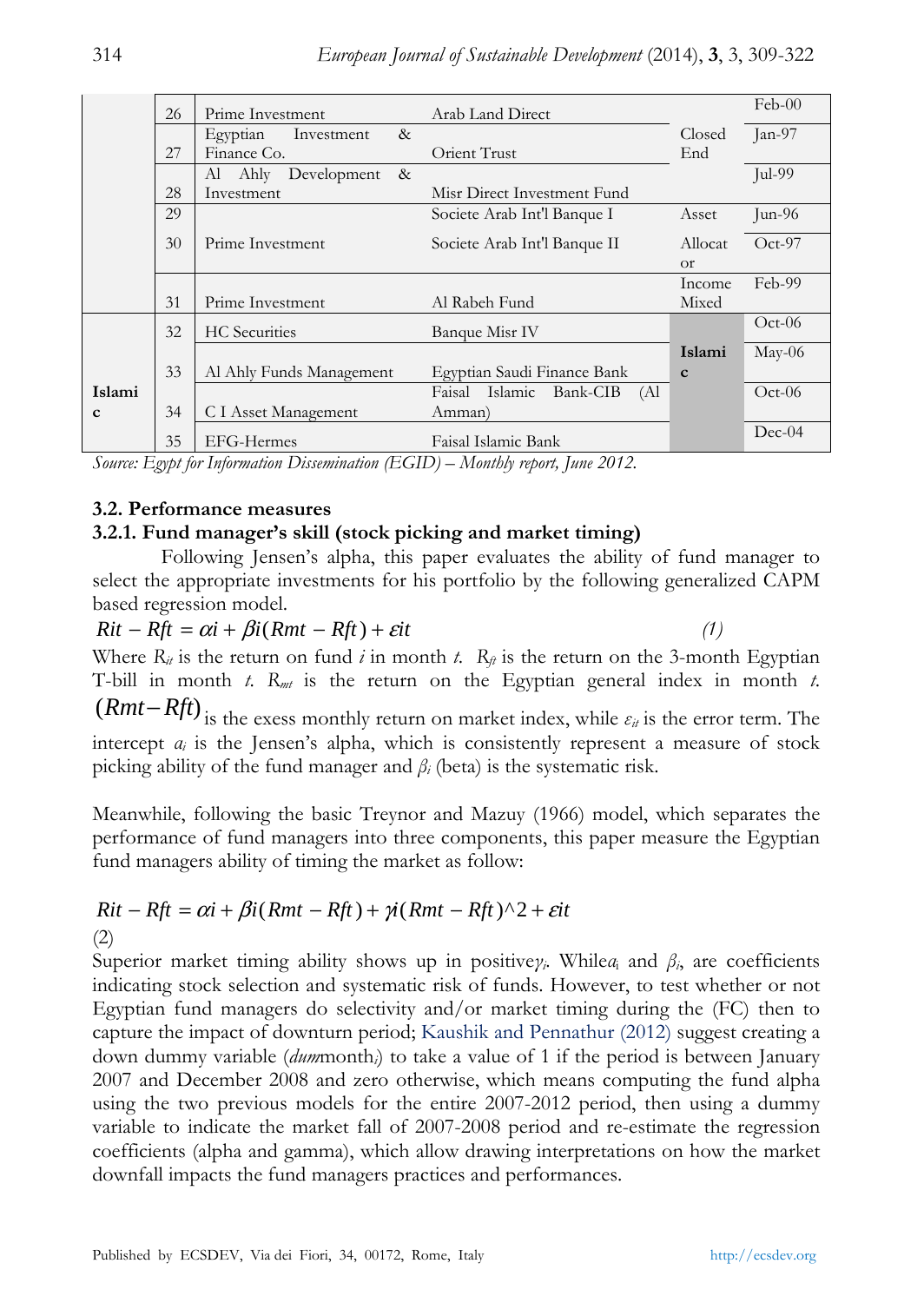#### **4.2.2. Stability of the regression line**

Following Chow-Test, (Chow, 1960), the investigation of whether or not the regression line and coefficients are stable across the two sub-periods will be measured by the following  $F - Ratio$ .

$$
F=\frac{(a-b)}{p}\div\frac{b}{(n-2p)}
$$

Where:

 $a = Rss_p$ : is the residual sum of square for the entire period.  $b = Rss_{p1} + Rss_{p2}$ : are the residual sum of square for the two sub-periods  $p_1$  and  $p_2$ .  $n:$  the number of observations.

 $p:$  the number of parameters.

While the null hypothesis can be accepted at 5% and 1% levels if the *F* value was lower than 3.01 and 4.64 respectively, which mean that there are no any structural changes for the regression line across the two sub-periods.

# **3.2.3. Performance differences between equity conventional and Islamic mutual funds**

To investigate the differences between the estimated coefficients of the two categories of the Egyptian equity  $CMF<sub>S</sub>$  and  $IMF<sub>S</sub>$  and then measuring how their performance are significantly differ Hayat and Kraeussl (2011) propose a method under which alpha and beta coefficientsof each funds group, obtained by regressing the excess return of each fund  $(R_{it} - R_{fi})$  against the excess return of the market portfolio  $(R_{mt} - R_{fi})$ , are statistically compared in order to assess the significance of differences between their performances. Accordingly, alpha and beta coefficients are obtained using the (CAPM) regression between the funds excess return and the EGX30 excess return with Neweywest hetroscedasticity and auto correlation (HAC) robust-standard errors. The differences in mean and standard deviation of the estimated alphas and betas are performed by using the T- test and assuming unequal variance. A significant positive difference between the estimated alphas would imply that one managers' group on average has better stock selection capabilities than its counterpart. Similarly a positive beta difference would imply that this managers' group is more market sensitive than its counterpart too (Dawood, 2013). Finally,to test the research hypotheses, the empirical results obtained from applyingboth of Jensen (1968) and Treynor&Mazuy (1966) models during-and-post-period of the FC, in addition to Hayat and Kraeussl approach will be presented in the next section to show the significance of these regressionmodels coefficients.

#### **4. Empirical Results**

#### **4.1 Performance based on Jensen's alpha regression model**

By applying the single index model of the first equation; the mutual funds sample is regressioned against the two benchmarks; the results are displayed in the two sub-sections of Table 2. Panel A of Section 1 of this table shows that when compared to the EGX30 index over the entire period, all of the seven funds groups show overall negative selectivity skills; where alpha is negative and statistically significant, but because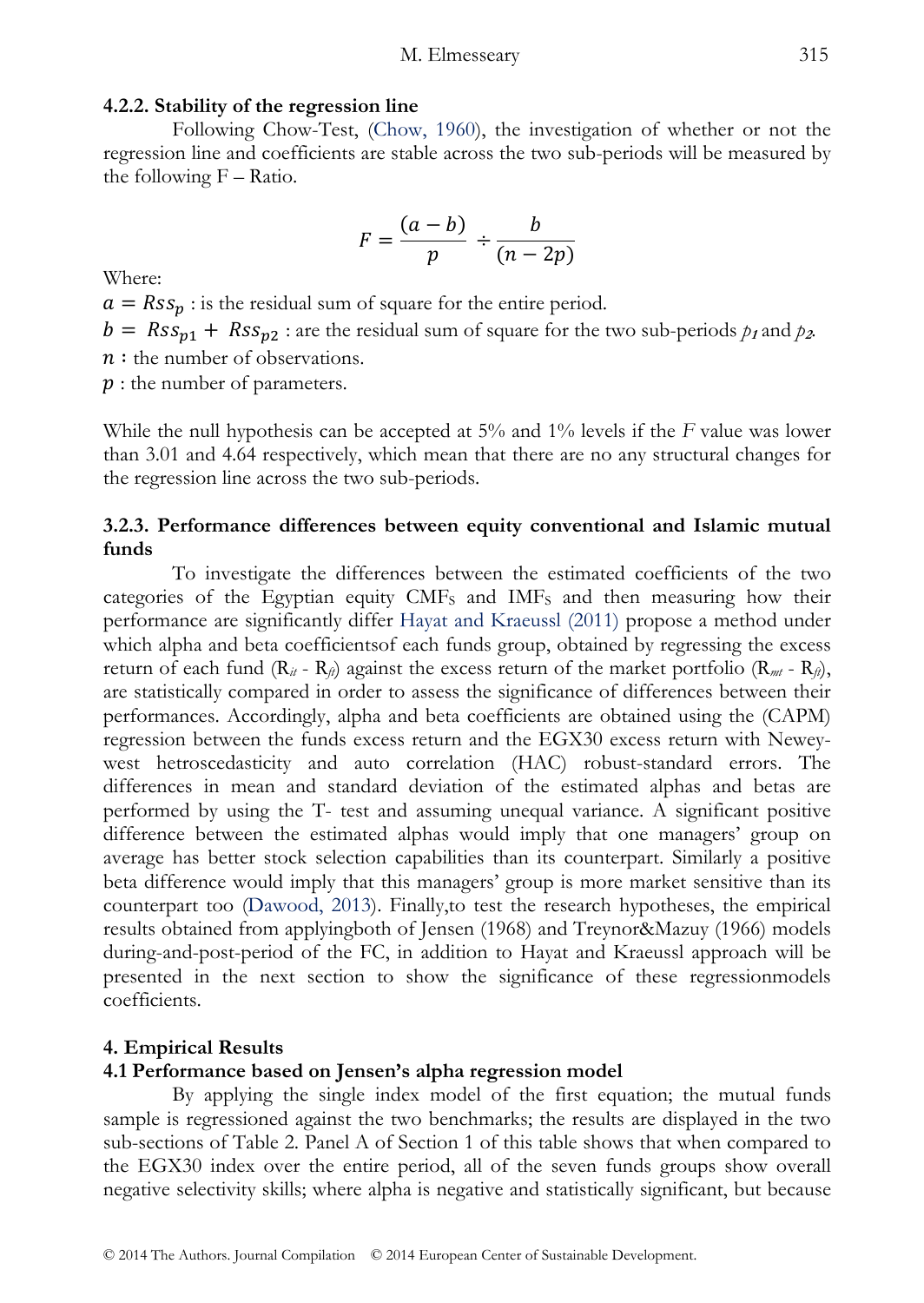of the insignificant under-performance of the Fixed Income funds group, the whole under-performance of the overall funds on average found to be statistically insignificant indicating that if all funds groups were unable to overcome their relative index and have no any selectivity skills, the market cannot significantly beat the whole funds on average. On the other hand, when compared to the EGX30 index too, both of CMF<sub>S</sub> and IMF<sub>S</sub> show statistically significant negative performance despite the existence of the fixed income funds between the components of the conventional category. This result differs from the findings of Beehary et al., (2009) in Mauritian, who refer that fund managers are significantly able to beat the market through their stock picking skills, and Evangelos (2009) in Turkey, who find persistence in the ability of stock selection among the very best and worst performers, but on other hand it consistent with other research studies in other Islamic emerging economics such this of Shazia et al., (2010) in Pakistan; Samira and Slaheddine (2011) in Tunis; and Reza et, al., (2011) in Iran, and Fikriyah, et al., (2007) in Malaysia, who conclude that the majority of fund managers on average are not engaged in stock selectivity.

#### **4.2 Performance based on Treynor&Mazuy' regression models**

By examining funds' gamma and average gamma for different funds groups usingTreynor&Mazuy (1966) model of the second equation. Estimated alpha andgamma are presented in Table 3. The first regression measures the total period; as reported in Panel A of table 3, portfolios'gamma for the overall funds and for funds in different groups including both of Islamic and conventional categories is insignificantfor the whole period of 2007-2012 suggesting that managers on average do not have any superior market timing skills. This result is also agreed with those of Islamic emerging economics that was mentioned previously except of Mauritian, and differs from these of Amporn & Yosawee (2011); Sit & Manuel (2011); and Craig and Micael (1997) in other Non-Islamic premature economic, who report that fund managers can timing their markets. Once again, to verify the impact of the (FC) on funds gamma, Panel B of table 3 displays the funds gamma results with the dummy variable for the period 2007-2008. Similar to the results reported in Panels A, the average gamma for the overall funds and both of conventional and Islamic is insignificantfor the 2007-2008 periods, while the estimated coefficient of the dummy variable for the overall funds is negative across the same two years period, but insignificant as well. It finally seems that on average too fund managers cannot anticipate their market movements during and after the (FC) referring that (FC) has no impact on the managers' performance. These results are exactly the same for the two investigated indexes. This result also consistent with the findings of Fung et al., (2002); French & Ko (2007) and Park (2010) who show that there is no statistically significant evidence of market timing for fund managers across the (FC).To show the results of measuring both managers' skills across the whole period, taking the market collapse into consideration, Table 4 Sections 1 and 2 summarize the funds' performance results. It explains the difference in funds' numbers that report significantly positive and negative performance during the down-market period. For Jensen regression model, the number of positive funds dropped from 19 to zero funds; the alpha coefficient for one of these funds was insignificant, leaving18 funds that negatively and significantly impacted by the dropped market. Similarly, for Treynor and Mazuy' model, the number of negative funds increased from 26 to 29 funds, but the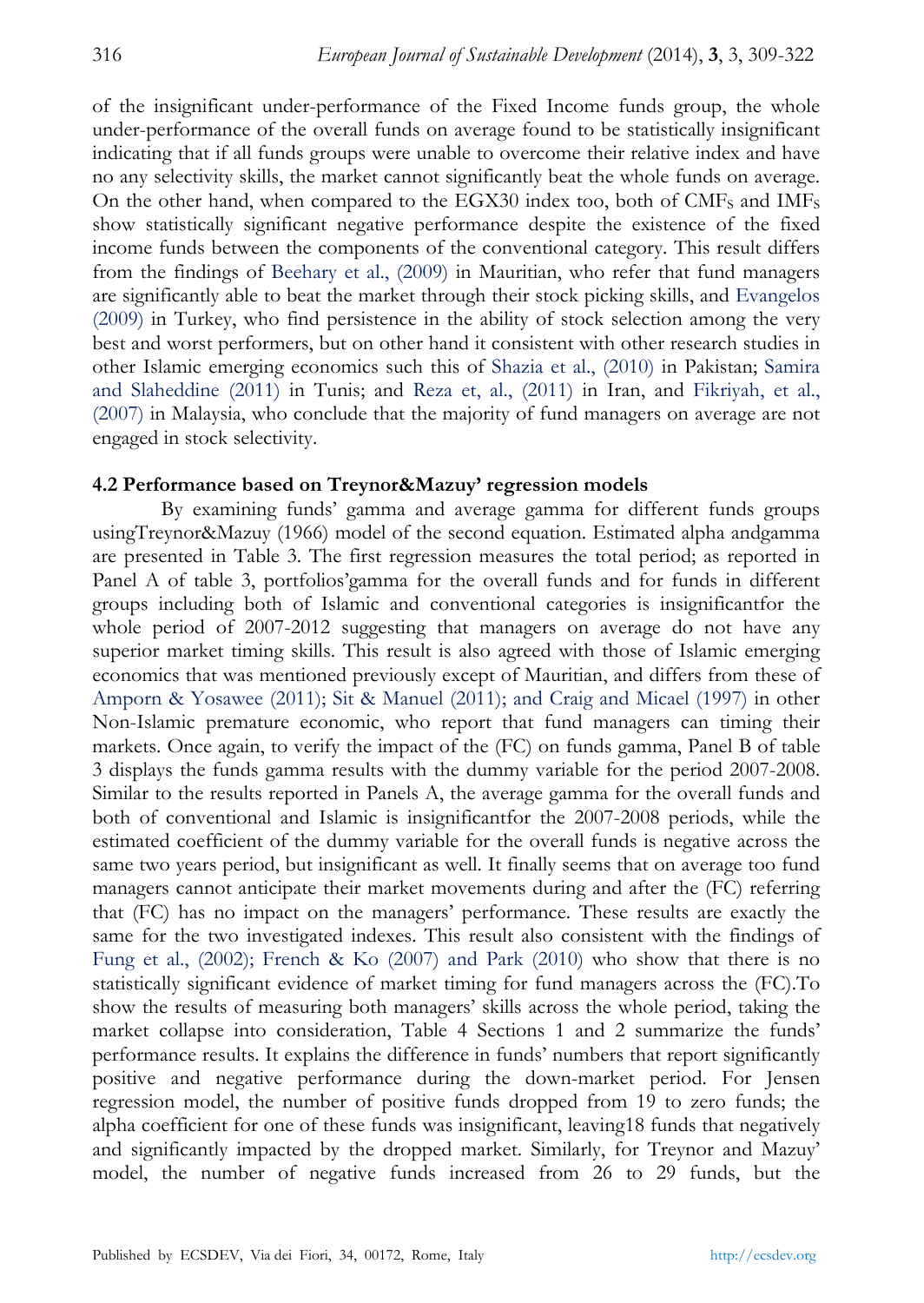gammacoefficient for 5 funds only were significant referring that the fallen market has worsen the performance of 5 funds.

#### **4.3 The regression line stability**

In order to investigate the validityof the claim that the FC has also taken place in Egypt during 2007-2008 periods, we run Chow-Test after dividing the entire period into two sub-periods as an initial procedure for testing the null hypothesis of the regression coefficients and line stability. Table 5 presents the results of the estimated F-Ratio after utilizing EGX30 returns as independent variable. As shown in this table the value of F-Ratio (1.34) is lower than both (3.01) and (4.61) that match the significance levels of 5% and 1% respectively. It implies accepting the null hypothesis referring that there are no structural changes either for the regression line or for the regression coefficients across the two sub-periods.This result clearly explains the reasons of fund managers' performance similarity across the two sub-periods as it was mentioned previously. This in turn either means that the Egyptian stock market has not been affected by the FC or means that it has been affected by it, but at a different time, which needs to be discussed in subsequent studies.

#### **4.4 Significance of differences between CMFS and IMFS performances**

To test the significance of differences between CMF<sub>S</sub> and IMF<sub>S</sub> performances; T – test is conducted for alpha and beta estimations of both fund groups. Table 6 displays the results of this test. As shown in Panel A, the alpha coefficients for both CMFS and IMF<sub>S</sub> are not statistically different implying that no one of them performed better than its counterpart over the period 2007-2012, which supports the result revealed by verifying the first hypothesis.When measuring the market risk, it is found that the beta coefficients for both types are not statistically different, suggesting that these funds, on average, have a similar systematic risk as adopted by their respective benchmark. As also shown in Table 8; Panels B reports the T-test statistics on the equality of standard deviations of alpha and beta coefficients as suggested by Levene (1960). The similarity between the standard deviations of estimated alphas for the two groups implies that the stock selection ability of CMF<sub>S</sub> and IMFs fluctuates in parallel and, therefore, no group too is riskier than the other. As expected, the standard deviation of the estimated alpha coefficient of CMFS is not significantly different from that of the IMFs. If read together, the similarity of mean and standard deviations between CMFS and IMFs implies that CMFS have no better selectivity ability than IMFs. However, these proxies of comparable returns are attributed to the similar level of market risk they both expose across the total period. This result differs from that of Luis et al., (2012) who add that religious mutual fund managers underperform their conventional counterparts.

### **Conclusion**

The recent study displays a comprehensive analysis of the Egyptian mutual funds' performance for the period 2007-2012. Literature review of funds' performance find mixed results on the evidence of over-or-under-performance across mature, premature, and emerging economics (Islamic/Non-Islamic). Using a sample of 35 out of 87 mutual funds, this paper examined the two manager skills of market timing and stock picking. It added to the recent literature by exploring the impact of the down-market of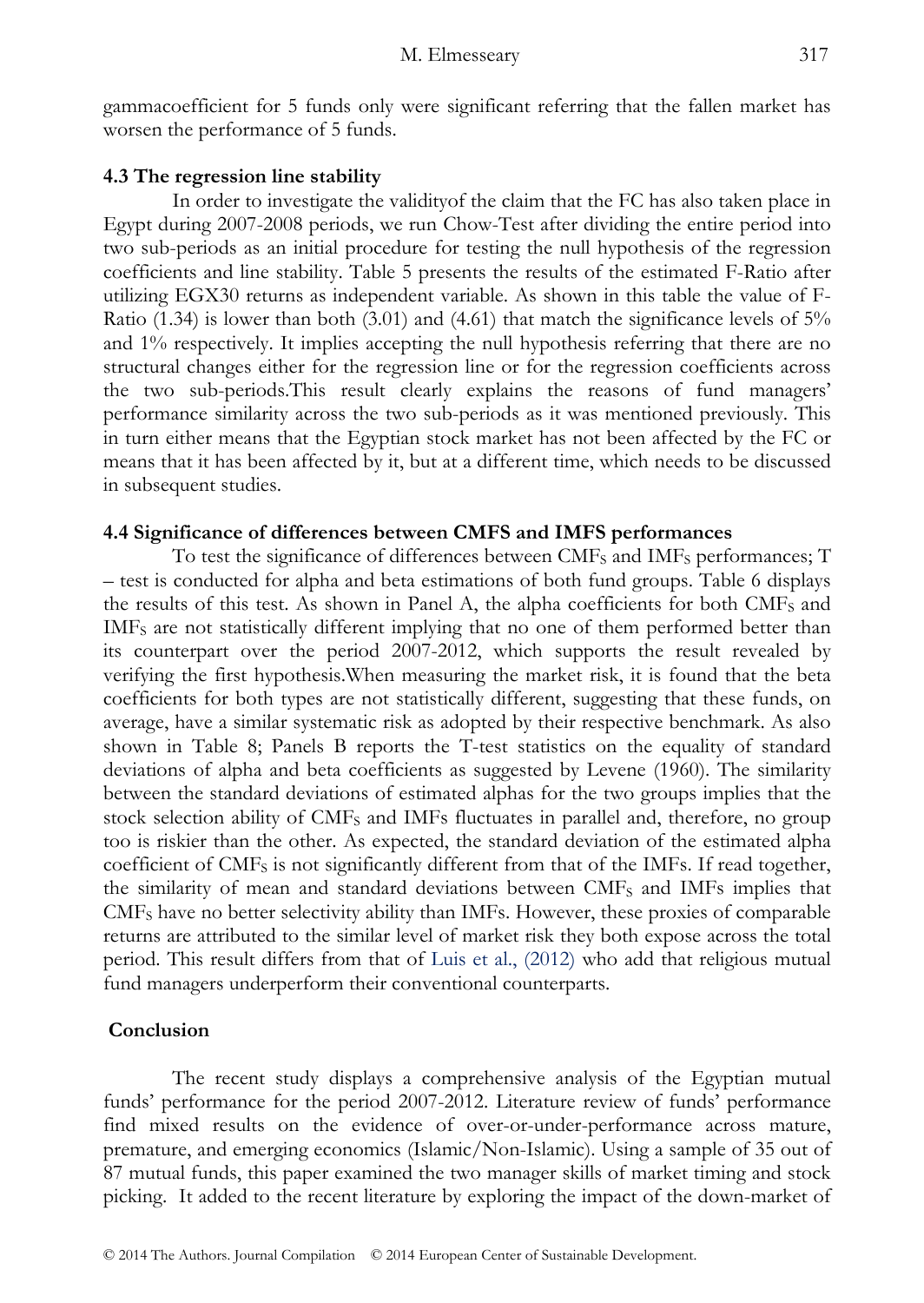2007-2008 on funds' performance from one side; in addition to investigating the differences in performance between  $CMF<sub>S</sub>$  and  $IMF<sub>S</sub>$  from the other side. The performance results for the two regression models of Jensen (1966), and Treynor&Mazuy, (1966) are the same. Funds' performance is negative, but insignificant over the entire period; the result remains the same when accounting for the downmarket of 2007-2008 period, where there are no structural changes for the regression line across the two investigated sub-periods; meanwhile, the estimated coefficients for the downturn dummy variable is negative and insignificant too. The Egyptian  $CMF<sub>S</sub>$  and IMF<sub>S</sub> showed no statistically differences in performance along the overall period, where, the p-value of the T-test for both of the mean and standard deviation for the estimated alpha and beta coefficients is insignificant. It appears that the whole fund managers are not able to out-perform the market even for the total period or for the fallen-market period due to their poor skills of stock picking and stock allocation. To this extent, this article result on the Egyptian fund managers performance consistent nearly with the prior studies that conducted in most emerging economicsexcept for Turkey, and Mauritian, where, Evangelos, (2009); and Beehary et al., (2009) for example and respectively, reported that fund managers have significant positive stock selectivity and market timing skills.

#### **References**

- Abul Hassan, A. and Krishna, P. (2005), "Impact of Ethical Screening on Investement Performance: The case of the Dow Jones Islamic Index". Islamic Economic Studies. Vol. 12, No. 2 & Vol. 13, No. 1, February & August 2005.
- Amporn Soongswang; and Yosawee Sanohdontree. (2011), "Open-Ended Equity Mutual Funds", International Journal of Business and Social Science 2. 17 (Sep 2011): n/a.
- Bakri, A., Wong, S., Zulkefly, A. and Mohamad, J. (2012), "The Impact of Subprime Mortgage Crisis on Islamic Banking and Islamic Stock Market", International Congress on Interdisciplinary Business and Social Science (ICIBSoS). Procedia - Social and Behavioral Sciences 65 ( 2012 ) 668 – 673.
- Beehary Nitish, Rojid Sawkut, Seetanah Boopen, Sannassee Vinesh and Fowdur Suraj. (2009), "Analyzing Mutual Funds Performance: The Case of Emerging Mauritian Economy", The IUP Journal of Financial 48 Economics, Vol. VII, No. 2.
- Cave. A, Hubner. G, and Sougne. D. (2012). "The market timing skills of hedge funds during the financial crisis". Managerial Finance. Vol. 38 No. 1, 2012. pp. 4-26.
- Chen, Y. (2007), "Timing ability in the focus market of hedge funds", Journal of Investment Management, Vol. 5 No. 1, pp. 66-98.
- Chen, Y. and Liang, B. (2007), "Do market timing hedge funds time the market?", Journal of Financial and Quantitative Analysis, Vol. 42 No. 4, pp. 827-56.
- Chow G. (1960), "Tests of equality between sets of coefficients in two linear regressions". Econometria, 28 (3), 591-605.
- Christian, W. and Sebastian, L. (2012), "Islamic investing", Review of Financial Economics 21 (2012) 53–62.
- Craig, E., Oldfield, and Michael J. P. (1997), "Assessing portfolio performance: The case of South African Unit trusts", Investment Analysis Journal – No. 44 summer 1997.
- David H., Mingyi, and Pedro. (2012), "Corporate governance in the 2007–2008 financial crisis: Evidence from financial institutions worldwide", Journal of Corporate Finance 18. Pg. 292.
- Dawood, A. (2013), "Performance evaluation of Islamic mutual funds relative to conventional funds: Empirical evidence from Saudi Arabia", SSRN Working Paper Series, Jan 2013.
- Egypt for Information Dissemination (EGID). Block 72 off 90 Axis El Tagmoaa El Khames, New Cairo ,Helwan. www.egyptse.com
- Elton, E. J., Gruber, M. J., & Green, C. T. (2007), "The impact of mutual fund family membership on investor risk", Journal of Financial and Quantitative Analysis. 42, 257-278.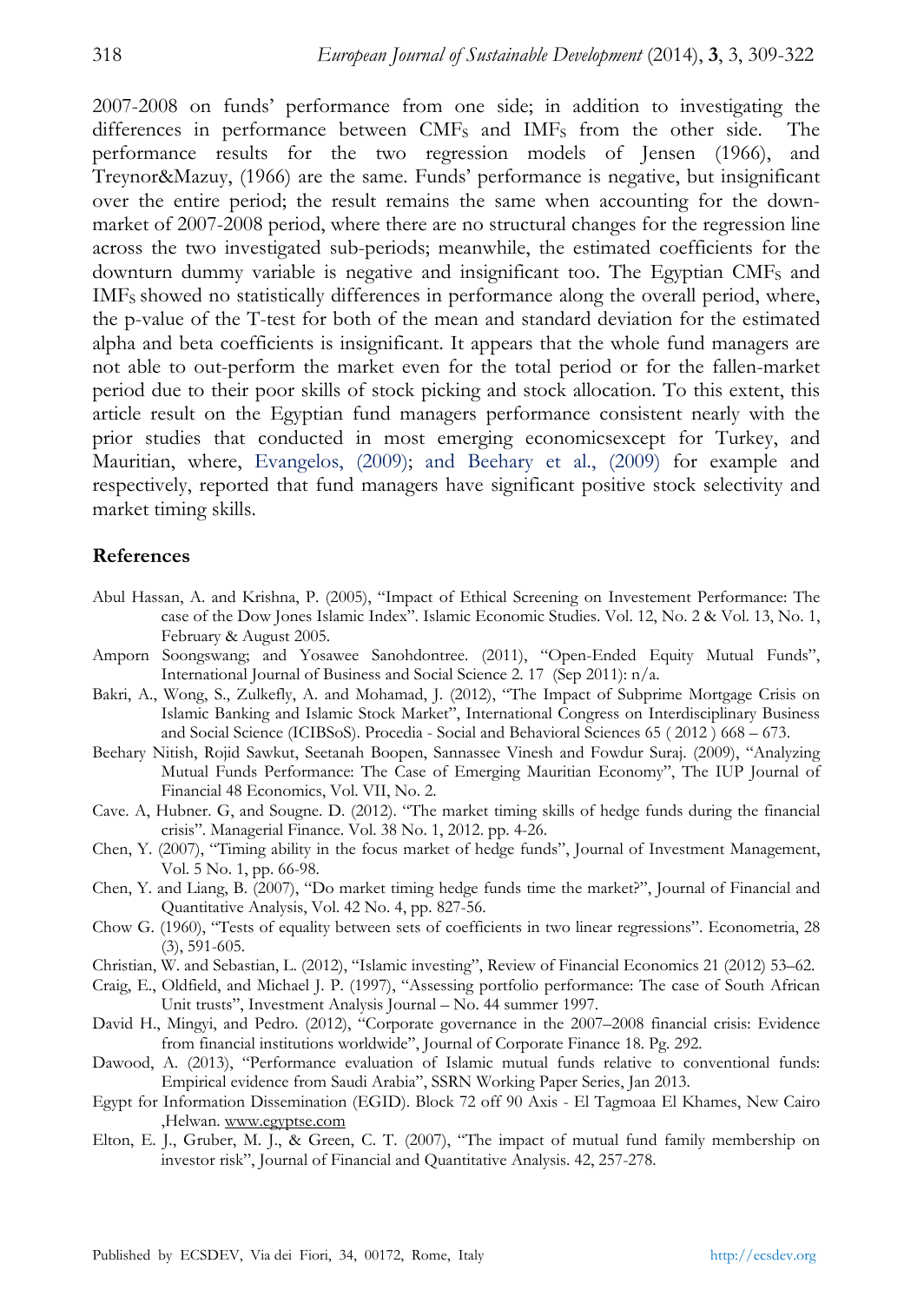- Evangelos, B. (2009), Essays in mutual fund performance, the home equity bias and the effects of financial frictions on output and occupational choice. ProQuest dissertations and theses; ABI/INFORM Global. Pg. n/a.
- Fikriyah, A., Taufiq, H., and Shamsher, M. (2007), "nvestigation of performance of Malaysian Islamic unit trust funds: Comparison with conventional unit trust funds", Managerial Finance Vol. 33 No. 2, 2007 pp. 142-153.
- French, C. and Ko, D. (2007), "How hedge funds beat the market?", Journal of Investment
- Fung, H.G., Xu, X.E. and Yau, J. (2002), "Global hedge funds: risk, return, and market timing", Financial Analysts Journal, Vol. 58 No. 6, pp. 19-30.
- George, A., Peter, C. and Marie, R. (1998), "How effective is aggressive portfolio management?: mutual fund performance in Canada", 1985 – 1996. Available http://www.investmentreview.com/files/2009/12/management1.pdf
- Hassan K. and Kayed R. ( 2010), "The Global Financial Crisis and Islamic Finance". Available at: www.sesric.org/imgs/news/image/585-paper-1.
- Hayat, R. and Kraeussl,R. (2011), "Risk and return characteristics of Islamic equity funds", Emerging Markets Review 12 (2011) 189–203.
- Heaney, R.; Hallahan, T.; Josef, T.; and Mitchell, H. (2007), "Time-Changing Alpha? The Case of Australian International Mutual Funds", Australian Journal of Management; Jun 2007; 32, 1; ABI/INFORM Global. pg. 95.
- Hubner, G., Cave, and Arnaud. (2012), "The market timing skills of hedge funds during the financial crisis". Managerial Finance 38. 1 : 4-26.
- Kaushik, A. And Pennathur A. K. (2012), "An empirical examination of the performance of real estate mutual funds 1990-2008". Financial Services Review 21. PP. 343-358.
- Keith, C., Dirk, N., and Niall, O. (2008), "UK mutual fund performance: Skill or luck?", Journal of Empirical Finance 15 - 613–634.
- Luis, F., Fernando, M., and Ruth, V. (2011), "Effect of Positive Screens on Financial Performance: Evidence from Ethical Mutual Fund Industry". Available at: http://www.efmaefm.org/0EFMAMEETINGS/EFMA%20ANNUAL%20MEETINGS/2012- Barcelona/papers/EFMA2012\_0183\_fullpaper.pdf.
- Luis Ferruz , Fernando Munoz and Marıa Vargas. (2012), "Managerial Abilities: Evidence from Religious Mutual Fund Managers", J Bus Ethics 105:503–517.
- Marketing Week (Dec 6, 2012): n/a: Available at: http://search.proquest.com/docview/1223834623?accountid=40625.
- Miranti, K.D., and Ilham, R.F. (2012), "Evaluating Performance of Islamic Mutual Funds in Indonesia and Malaysia". Journal of Applied Economics and Business Research. JAEBR, 2(1): 11-33 (2012).
- Monarcha, G. (2011), "A dynamic style analysis model for hedge funds", Quantitative Research No. 1, Orion Financial Partners, Paris.
- Murhadi, W.R. (2010), "Performance Evaluation of Mutual Funds in Indonesia". SSRN Working Paper Series, Sep 2010.
- Nafis Alam. (2010) "Resilience of Islamic Finance During Credit Crunch Empirical Evidence from European Market". 8th International Conference on Islamic Economics and Finance. Available at: http://conference.qfis.edu.qa/app/media/218
- Nafis, Alam (2013), "A comparative performance analysis of conventional and Islamic exchange-traded funds", Journal of Asset Management 14.1 (Feb 2013): 27-36.
- Naughton, S. & Naughton, T. (2000), "Religion, ethics and stock trading: The case of an Islamic equities market". Journal of Business Ethics, 23, 145–159.
- Phaniswara B. Raju and Mallikarjuna K. Rao. (2009), "Market Timing Ability of Selected Mutual Funds in India", A Comparative Study. IUP Journal of Applied Finance15. 3 (Mar 2009): 34-48.
- Park, H. (2010), "Can factor timing explain hedge fund alpha?", working paper, Minnesota State University, Mankato, December 23.
- Reza, D., Sara, F. and Hamed, M., (2011), "Market timing in investment companies and mutual funds. Evidence from Iran". World Applied Science Journal 13 (8): 1793-1799, ISSN 1818-4952.
- Roberto, C., Loriana, P. and Andrea, P. "Italian Equity Funds: EfficiencyAnd performance Persistence", Available at:  $\overline{a}$  at:  $\overline{a}$  at:  $\overline{a}$  at:  $\overline{a}$  at:  $\overline{a}$  at:  $\overline{a}$  at:  $\overline{a}$ http://www.researchgate.net/publication/23698408\_Italian\_Equity\_Funds\_Efficiency\_and\_Perf

ormance\_Persistence/file/d912f50e507c439f52.pdf.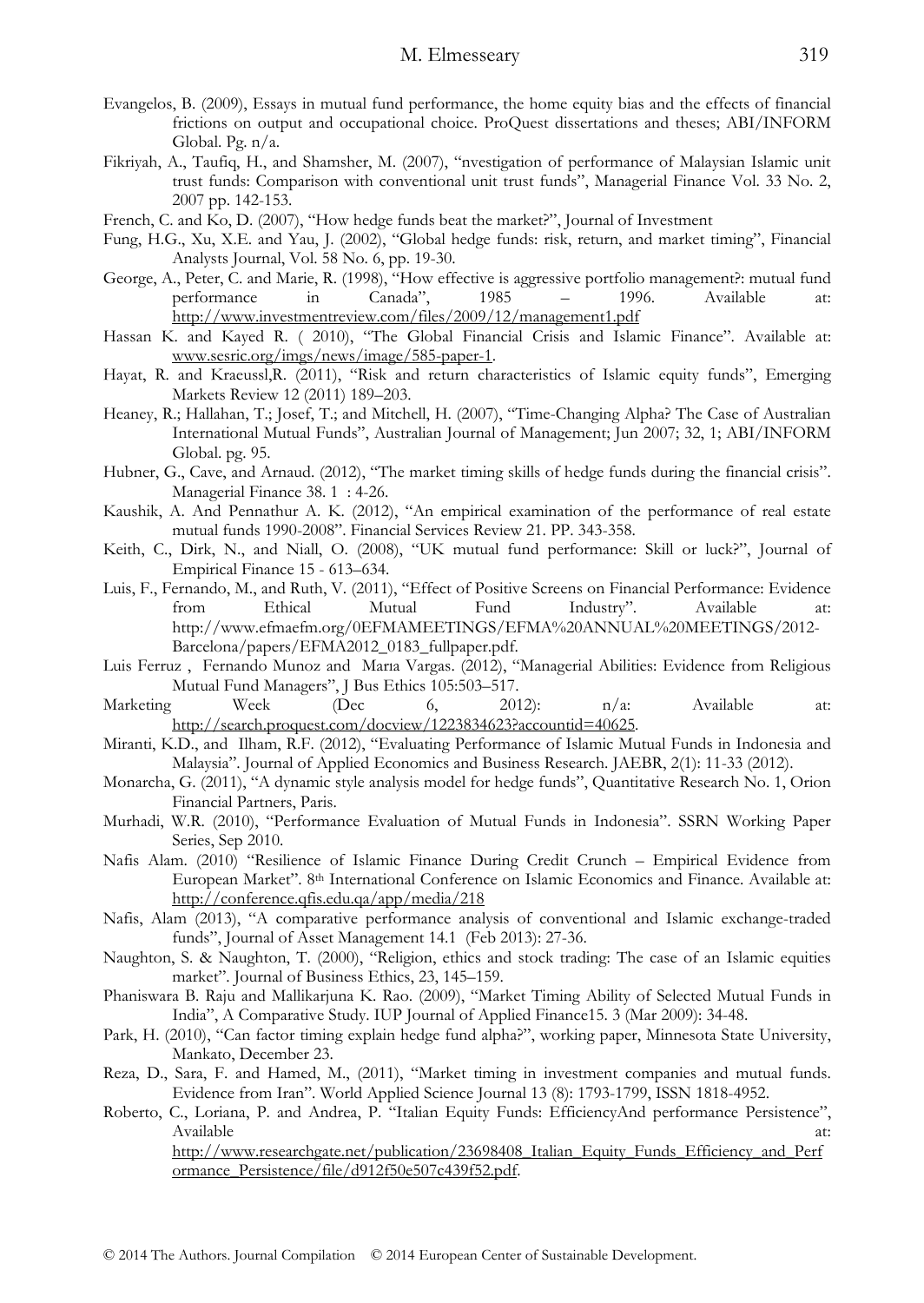Samira, B.B. and Slaheddine, H. (2011), "Predicting Tunisian mutual fund performance using dynamic panel data model", The Journal of Risk Finance. Vol. 12 No. 3, 2011. pp. 208-225

- Shazia, I., Zaheer, A., and Amir, S. (2010), "Performance Evaluation of Close-ended Mutual Funds by Investment Objectives in Pakistan's Economy". INTERDISCIPLINARY JOURNAL OF CONTEMPORARY RESEARCH IN BUSINESS. AUGUST 2010, VOL 2, NO 4.
- Sit, C. and Manuel, O. (2011), "ARE PHILIPPINE FIXED INCOME FUND MANAGERS GENERATING ALPHA FOR THEIR CLIENTS?", Journal of International Business Research, suppl. Special Issue10. 3 (2011): 129-152.
- Stefano, C., Stefano, G. (2009), "Islamic Equity Funds: an Italian perspective". Available at: http://uaelaws.files.wordpress.com/2012/02/islamic-equity-funds-italian-perspective.pdf
- Treynor and Mazuy. (1966), "Can Mutual Funds Outguess The Markets" Harvard Business Review, Vol. 44, pp.131-136.
- Yang-pin, S., Chiuling, L. and Zong-Han, L. (2012), "International Real Estate Mutual Fund Performance: Diversification or Costly Information?", J Real Estate Finan Econ 44:394–413.
- Yue-Cheong, C., Louis, T., and W. Cheng. (2003), "Asset Allocation and Selectivity of Asian Mutual Funds During Financial Crisis", Review of Quantitative Finance and Accounting; Nov 2003; 21, 3; ABI/INFORM Global. pg. 233.

**Table 2** The results of the CAPM regression model;this table reports the results of the estimation of Eq. (1) for the 31/12/2006:30/06/ 2012 period. Reported estimates are OLS estimates for both of overall and conventional funds groups in addition to the other seven investment categories (Equity, Fixed Income, Balanced, Islamic, Asset Allocator, Income Mixed, and other) across the sub-periods of the FC.

|                    |                |      |               | Panel A<br>Overall<br>Period |                                   |                        | Panel B<br>Crisis<br>Period   |                                            |
|--------------------|----------------|------|---------------|------------------------------|-----------------------------------|------------------------|-------------------------------|--------------------------------------------|
| Sample             | No of<br>Funds | Obs. | Variable      | Estimated<br>Value           | p-value                           | Variable               | Estimated<br>Value            | p-value                                    |
| Overall            | 35             | 275  | Alpha<br>Beta | $-0.007$<br>0.311            | 0.274<br>0.000                    | Alpha<br>Beta<br>Dummy | $-0.003$<br>0.313<br>$-0.007$ | .726<br>0.000<br>0.561                     |
| Conventional       | 31             | 015  | Alpha<br>Beta | $-0.010$<br>0.203            | $0.003$ <sup>(**)</sup><br>0.000  | Alpha<br>Beta<br>Dummy | $-0.014$<br>0.201<br>0.006    | 0.460<br>0.000<br>0.443                    |
| Islamic            | $\overline{4}$ | 60   | Alpha<br>Beta | $-0.009$<br>0.246            | $0.050$ <sup>(**)</sup><br>0.000  | Alpha<br>Beta<br>Dummy | $-0.014$<br>0.243<br>0.010    | $0.034$ <sup>(**)</sup><br>0.000<br>0.285  |
| Equity             | 14             | 10   | Alpha<br>Beta | $-0.018$<br>0.412            | $0.000$ <sup>(***)</sup><br>0.048 | Alpha<br>Beta<br>Dummy | $-0.021$<br>0.410<br>0.007    | $0.032$ <sup>(**)</sup><br>0.000<br>0.608  |
| Fixed<br>Income    | 6              | 90   | Alpha<br>Beta | $-0.003$<br>0.013            | 0.244<br>0.673                    | Alpha<br>Beta<br>Dummy | $-0.004$<br>0.013<br>0.002    | $0.000$ <sup>(***)</sup><br>0.057<br>0.247 |
| Balanced           | $\mathbf 5$    | 25   | Alpha<br>Beta | $-0.013$<br>0.203            | $0.012$ <sup>(**)</sup><br>0.000  | Alpha<br>Beta<br>Dummy | $-0.017$<br>0.201<br>0.007    | $0.024$ <sup>(**)</sup><br>0.000<br>0.483  |
| Closed<br>End      | 3              | 195  | Alpha<br>Beta | $-0.016$<br>0.051            | $0.002$ <sup>(***)</sup><br>0.284 | Alpha<br>Beta<br>Dummy | $-0.024$<br>0.046<br>0.015    | $0.001$ <sup>(***)</sup><br>0.329<br>0.123 |
| Asset<br>Allocator | $\overline{2}$ | 130  | Alpha<br>Beta | $-0.017$<br>0.337            | $0.048$ <sup>(**)</sup><br>0.000  | Alpha<br>Beta<br>Dummy | $-0.018$<br>0.336<br>0.002    | 0.137<br>0.000<br>0.885                    |
| Income<br>Mixed    | $\mathbf{1}$   | 65   | Alpha<br>Beta | $-0.009$<br>0.015            | 0.504<br>0.900                    | Alpha<br>Beta<br>Dummy | $-0.036$<br>$-0.027$<br>0.029 | $0.077$ <sup>(*)</sup><br>0.845<br>0.303   |

\* Egyptian revolution led to the closure of the Egyptian Stock Exchange since the end of January to the end of March 2011, so the number of observations is 65 instead of 66 ones.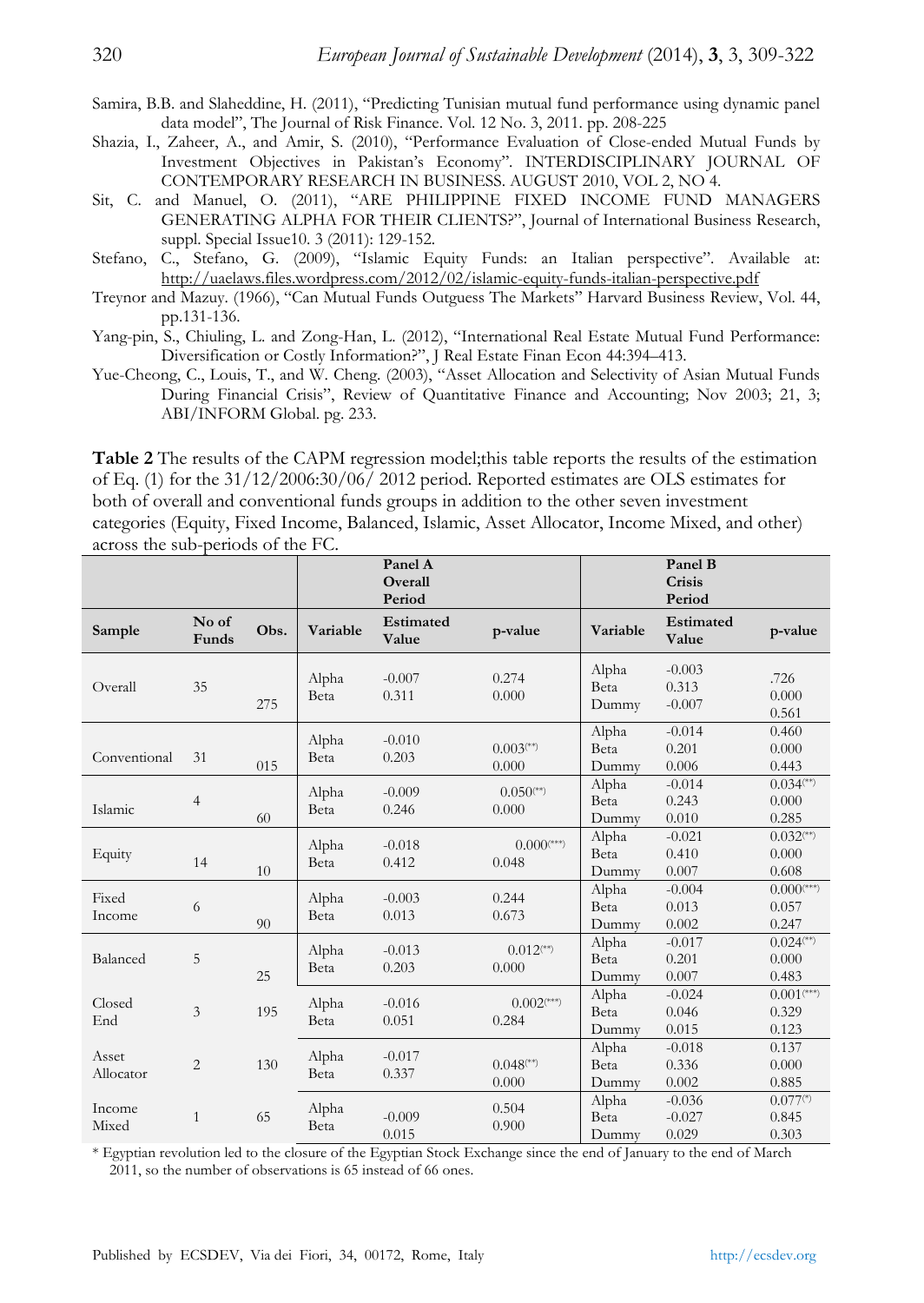#### M. Elmesseary 321

**Table 3** The market timing ability of the fund managers;this table displays the regression results of estimating the market timing ability of Eq. (2) for the seven investment categories (Islamic, Equity, Fixed Income, Balanced, closed end, Asset Allocator, and Income Mixed) in addition to the overall funds in average over the period from 31/12/2006 to 30/06/ 2012 during-and-post the financial crisis. It illustrates the results of the Treynor and Mazuy (1966) model, where alpha, beta, and gamma are indicating outperformance, systematic risk, and market timing ability, respectively.

|              |                |     |          | Panel A<br>Overall  |        |          | Panel B<br><b>Crisis Period</b> |               |
|--------------|----------------|-----|----------|---------------------|--------|----------|---------------------------------|---------------|
| Sample       | No of          | Obs | Variable | Period<br>Estimated |        | Variable | Estimated                       |               |
|              | Funds          |     |          | Value               | -value |          | Value                           | $p-$<br>value |
|              |                |     | Alpha    | $-0.003$            | 0.664  | Alpha    | $-0.000$                        | 0.992         |
| Overall      |                |     | Beta     | 0.298               | 0.000  | Beta     | 0.301                           | 0.000         |
|              | 5              | 275 | Gamma    | $-0.365$            | 0.294  | Gamma    | $-0.350$                        | 0.318         |
|              |                |     |          |                     |        | Dummy    | $-0.006$                        | 0.621         |
|              |                |     | Alpha    | $-0.012$            | 0.004  | Alpha    | $-0.015$                        | 0.006         |
| Conventional |                |     | Beta     | 0.207               | 0.000  | Beta     | 0.204                           | 0.000         |
|              | $\mathbf{1}$   | 015 | Gamma    | 0.118               | 0.518  | Gamma    | 0.105                           | 0.569         |
|              |                |     |          |                     |        | Dummy    | 0.006                           | 0.385         |
|              |                |     | Alpha    | $-0.011$            | 0.031  | Alpha    | $-0.016$                        | 0.023         |
| Islamic      |                |     | Beta     | 0.254               | 0.000  | Beta     | 0.251                           | 0.000         |
|              |                | 60  | Gamma    | $-0.229$            | 0.344  | Gamma    | 0.209                           | 0.391         |
|              |                |     |          |                     |        | Dummy    | 0.009                           | 0.322         |
|              |                |     | Alpha    | $-0.012$            | 0.131  | Alpha    | $-0.016$                        | 0.088         |
| Equity       |                |     | Beta     | 0.392               | 0.000  | Beta     | 0.394                           | 0.000         |
|              | $\overline{4}$ | 10  | Gamma    | $-0.568$            | 0.119  | Gamma    | $-0.587$                        | 0.093         |
|              |                |     |          |                     |        | Dummy    | 0.009                           | 0.415         |
|              |                |     | Alpha    | $-0.003$            | 0.000  | Alpha    | $-0.004$                        | 0.001         |
| Fixed        |                |     | Beta     | 0.013               | 0.059  | Beta     | 0.012                           | 0.073         |
| Income       |                | 90  | Gamma    | $-0.008$            | 0.827  | Gamma    | $-0.012$                        | 0.751         |
|              |                |     |          |                     |        | Dummy    | 0.002                           | 0.242         |
|              |                |     | Alpha    | $-0.012$            | 0.040  | Alpha    | $-0.016$                        | 0.043         |
| Balanced     |                |     | Beta     | 0.200               | 0.000  | Beta     | 0.197                           | 0.000         |
|              |                | 25  | Gamma    | 0.081               | 0.770  | Gamma    | $-0.098$                        | 0.725         |
|              |                |     |          |                     |        | Dummy    | 0.007                           | 0.470         |
|              |                |     | Alpha    | $-0.018$            | 0.002  | Alpha    | $-0.025$                        | 0.001         |
| Closed       |                |     | Beta     | 0.057               | 0.245  | Beta     | 0.051                           | 0.295         |
| End          |                | 95  | Gamma    | 0.162               | 0.546  | Gamma    | 0.128                           | 0.631         |
|              |                |     |          |                     |        | Dummy    | 0.015                           | 0.137         |
|              |                |     | Alpha    | $-0.014$            | 0.172  | Alpha    | $-0.015$                        | 0.243         |
| Asset        |                |     | Beta     | 0.325               | 0.000  | Beta     | 0.323                           | 0.000         |
| Allocator    |                | 30  | Gamma    | 0.347               | 0.459  | Gamma    | $-0.355$                        | 0.453         |
|              |                |     |          |                     |        | Dummy    | 0.004                           | 0.835         |
|              |                |     | Alpha    | $-0.025$            | 0.138  | Alpha    | $-0.038$                        | 0.078         |
| Income       |                |     | Beta     | $-0.006$            | 0.965  | Beta     | $-0.018$                        | 0.900         |
| Mixed        |                | 5   | Gamma    | 0.311               | 0.688  | Gamma    | 0.264                           | 0.752         |
|              |                |     |          |                     |        | Dummy    | 0.028                           | 0.321         |